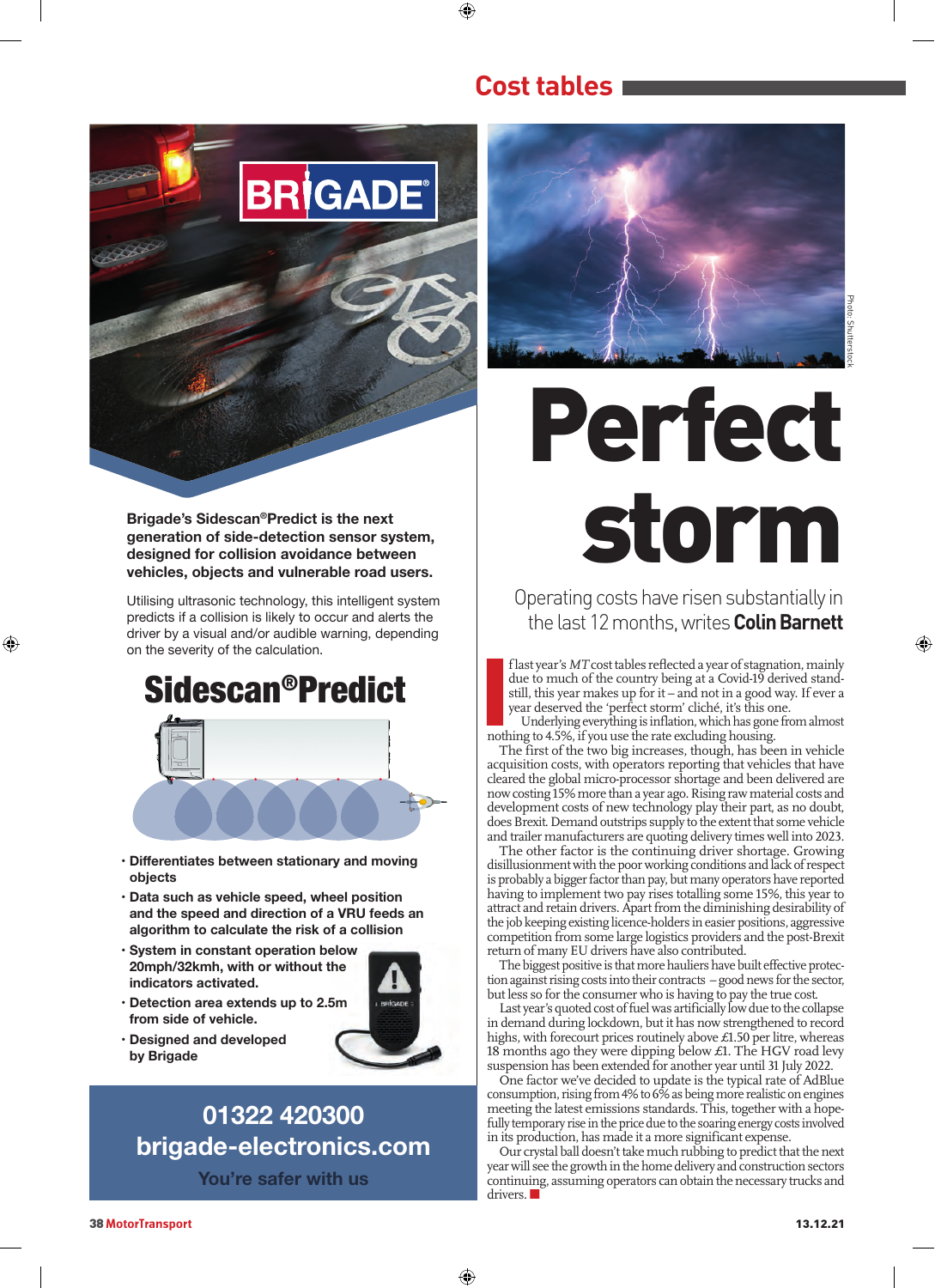### **motortransport.co.uk**

| <b>ARTICS</b>                                                                                                                                                                                                                                                                    | 32-tonne<br>4x2 unit, taxed for<br>tandem-axle trailer                            | 38-tonne<br>4x2 unit, taxed<br>for triaxle trailer                                 | 44-tonne.<br>6x2 unit, taxed<br>for triaxle trailer                                | Tandem-axle<br>trailer<br>(curtainsided) | <b>Triaxle trailer</b><br>(curtainsided) |
|----------------------------------------------------------------------------------------------------------------------------------------------------------------------------------------------------------------------------------------------------------------------------------|-----------------------------------------------------------------------------------|------------------------------------------------------------------------------------|------------------------------------------------------------------------------------|------------------------------------------|------------------------------------------|
| Vehicle Cost (£)<br>Fuel cost: (p/litre) Ex VAT Average montly<br><b>MPG</b><br>AdBlue cost: (p/litre)<br>Depreciation period: (years)<br>Residual value: (£)                                                                                                                    | 81,845<br>125<br>10.4<br>40.0<br>7<br>11,942                                      | 84,507<br>125<br>9.2<br>40.0<br>7<br>12,331                                        | 97,322<br>125<br>8.5<br>40.0<br>7<br>14,201                                        | 25,222<br>12<br>2,161                    | 23,742<br>12<br>2,310                    |
| <b>ANNUAL STANDING COSTS (£)</b><br>Driver wages and NI<br>Vehicle insurance<br>Establishment/overheads<br>Vehicle tax (VED) based on no RPC but with Levy<br><b>Depreciation</b><br><b>Finance cost</b><br>Subtotal<br>Profit allowance [5%]<br>Total annual standing costs (£) | 44,761<br>3,225<br>23,550<br>1,136<br>9,986<br>3,503<br>86,161<br>4,308<br>90,469 | 44,761<br>3,769<br>23,871<br>1,136<br>10,311<br>3,616<br>87,464<br>4,373<br>91,837 | 44,761<br>4,170<br>25,976<br>1,136<br>11,874<br>4,165<br>92,082<br>4,604<br>96,687 | 1,922<br>1.661<br>3,583<br>179<br>3,762  | 1,786<br>1,829<br>3,615<br>181<br>3,796  |
| <b>STANDING COSTS ALLOCATION</b><br>Per week (£) based on 46 weeks<br>Per day (£) based on a 5-day week<br>Per hour (£) based on an 11-hour day                                                                                                                                  | 1,967<br>393<br>35.76                                                             | 1,996<br>399<br>36.30                                                              | 2.102<br>420<br>38.22                                                              | 82<br>16<br>1.49                         | 83<br>17<br>1.50                         |
| RUNNING COSTS (P/MILE, 80,000 M/YR)<br>Fuel<br>AdBlue (at 6% of fuel consumption)<br><b>Tyres</b><br>Maintenance & repairs<br>Subtotal<br>Profit allowance [5%]<br>Total (p/mile)                                                                                                | 55<br>1.05<br>2.12<br>8.50<br>66.31<br>3.3<br>69.62                               | 62<br>1.19<br>2.42<br>8.60<br>73.97<br>3.7<br>77.67                                | 67<br>1.28<br>2.95<br>9.04<br>80.13<br>4.0<br>84.13                                | 1.81<br>2.96<br>4.77<br>0.2<br>5.01      | 2.80<br>3.30<br>6.10<br>0.3<br>6.41      |
| <b>CHARGE PER MILE (P)</b><br>60,000 miles/yr<br>80,000 miles/yr<br>100,000 miles/yr                                                                                                                                                                                             | 220<br>183<br>160                                                                 | 231<br>192<br>170                                                                  | 245<br>205<br>181                                                                  | 11<br>10<br>9                            | 13<br>11<br>10                           |

 $\bigoplus$ 

| <b>RIGIDS</b>                                                                                                                                                                                                                                                                             | 7.5-tonne GVW<br>(curtainsided)                                                | 13-tonne GVW<br>(curtainsided)                                                     | 18-tonne GVW<br>(curtainsided)                                                   | 26-tonne GVW 6x2<br>(curtainsided)                                               | 32-tonne GVW 8x4<br>(tipper)                                                       |
|-------------------------------------------------------------------------------------------------------------------------------------------------------------------------------------------------------------------------------------------------------------------------------------------|--------------------------------------------------------------------------------|------------------------------------------------------------------------------------|----------------------------------------------------------------------------------|----------------------------------------------------------------------------------|------------------------------------------------------------------------------------|
| Vehicle cost [£]<br>Fuel cost: (p/litre) Ex VAT<br><b>MPG</b><br>AdBlue cost: (p/litre)<br>Depreciation period: (years)<br>Residual value: (£)                                                                                                                                            | 52,004<br>125<br>17<br>40.0<br>5<br>7,850                                      | 60,331<br>125<br>15<br>40.0<br>5<br>9,107                                          | 78,062<br>125<br>13<br>40.0<br>5<br>11,729                                       | 85,897<br>125<br>10.5<br>40.0<br>5<br>15,260                                     | 132,174<br>125<br>7.5<br>40.0<br>7<br>24,625                                       |
| <b>ANNUAL STANDING COSTS (£)</b><br>Driver wages and NI<br>Vehicle insurance<br><b>Establishment /overheads</b><br>Vehicle tax (VED) based on E6 & Levy without RPC<br><b>Depreciation</b><br><b>Finance cost</b><br>Subtotal<br>Profit allowance (5%)<br>Total annual standing costs (£) | 35,917<br>1,907<br>7,628<br>165<br>8,831<br>1,190<br>55,638<br>2,782<br>58,420 | 39,174<br>2,180<br>11,181<br>189.5<br>10,245<br>1,380<br>64,349<br>3,217<br>67,567 | 40,574<br>2,420<br>14,869<br>615<br>13,267<br>1,778<br>73,523<br>3,676<br>77,199 | 42,073<br>2,959<br>15,617<br>615<br>14,127<br>2,313<br>77,704<br>3,885<br>81,590 | 42,073<br>2,959<br>20,147<br>1,136<br>15,364<br>2,985<br>84,664<br>4,233<br>88,897 |
| <b>STANDING COSTS ALLOCATION</b><br>Per week (£) based on 46 weeks<br>Per day (£) based on a 5-day week<br>Per hour (£) based on an 11-hour day                                                                                                                                           | 1,270<br>254<br>23.09                                                          | 1469<br>294<br>26.71                                                               | 1678<br>336<br>30.51                                                             | 1774<br>355<br>32.25                                                             | 1933<br>387<br>35.14                                                               |
| RUNNING COSTS (P/MILE, 60,000 M/YR)<br>Fuel<br>AdBlue (at 6% of fuel consumption)<br><b>Tyres</b><br>Maintenance & repairs<br>Subtotal<br>Profit allowance (5%)<br>Total (p/mile)                                                                                                         | 33<br>0.43<br>2.42<br>7.72<br>43.99<br>2.20<br>46.2                            | 38<br>0.48<br>2.75<br>8.70<br>49.82<br>2.49<br>52.3                                | 44<br>0.56<br>2.87<br>8.28<br>55.42<br>2.77<br>58.2                              | 54<br>0.69<br>3.83<br>9.04<br>67.68<br>3.38<br>71.1                              | 76<br>0.97<br>8.39<br>15.33<br>100.46<br>5.02<br>105.5                             |
| <b>CHARGE PER MILE (P)</b><br>$40,000$ miles/yr<br>60,000 miles/yr<br>80,000 miles/yr                                                                                                                                                                                                     | 192<br>144<br>119                                                              | 221<br>165<br>137                                                                  | 251<br>187<br>155                                                                | 275<br>207<br>173                                                                | 328<br>254<br>217                                                                  |

 $\overline{\phantom{a}}$ 

 $\overline{\phantom{a}}$ 

 $\bigoplus$ 

13.12.21 **MotorTransport** 39

 $\rightarrow 40$ 

 $\bigoplus$